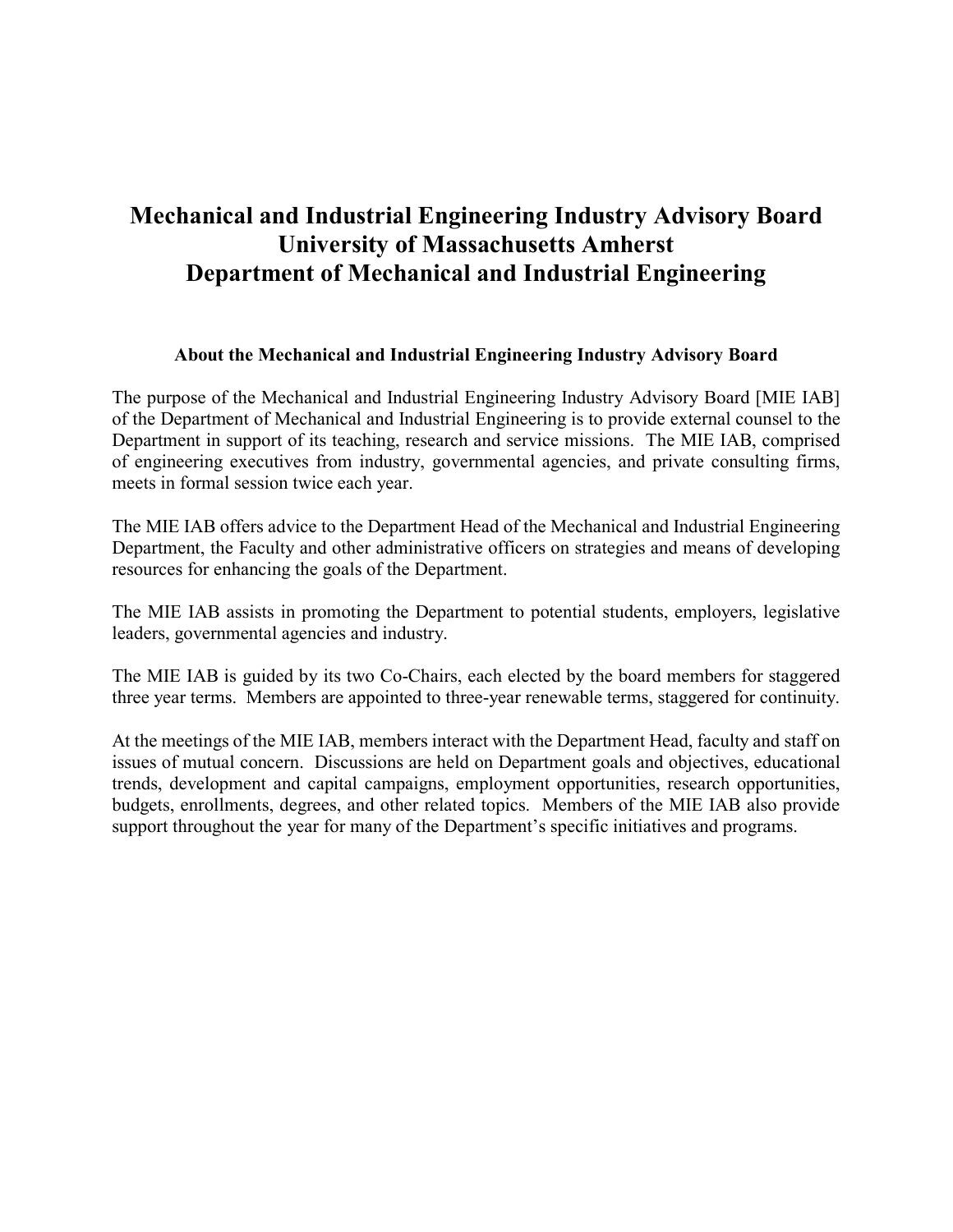### **Charter**

## **Mechanical and Industrial Engineering Industry Advisory Board University of Massachusetts Amherst**

#### **I. Name, Statement of Responsibilities, Scope**

a. Name

The name of this organization is the Mechanical and Industrial Engineering Industry Advisory Board of the Department of Mechanical and Industrial Engineering, University of Massachusetts Amherst hereinafter referred to as the MIE IAB.

b. Statement of Responsibilities

The purposes of the MIE IAB are:

- to provide external counsel to the Department in support of its teaching, research and service missions;
- to offer advice to the Department Head, the faculty and other administrative officers on strategies and means of developing resources for enhancing the goals and objectives of the Department;
- to review and advise the Department with regard to its Program Education Objectives and to assist with its assessment of Student Outcomes
- to promote the Department to potential students, employers, legislative leaders, governmental agencies, business and industry;
- to enhance the visibility of the major research and instructional programs of the Department;
- to assist in strengthening financial support for the Department and the College.
- c. Scope

The MIE IAB shall be advisory to the Department Head and faculty of the Mechanical and Industrial Engineering Department on issues such as the formulation of goals, objectives, priorities and specific plans.

### **II. Membership**

a. Constituents

The MIE IAB shall consist of typically twelve to fourteen, but no less than ten engineering executives representing business, industry, governmental agencies, private consulting firms, and friends of the College and University who have demonstrated leadership in their fields. The MIE IAB will strive to include a member who will serve on the IAB during the time the member's child is a student in the Department or a recent graduate of the Department. Ex officio members of the MIE IAB include the Head and the Associate Head of the MIE Department, and the Dean of the College.

b. Appointments